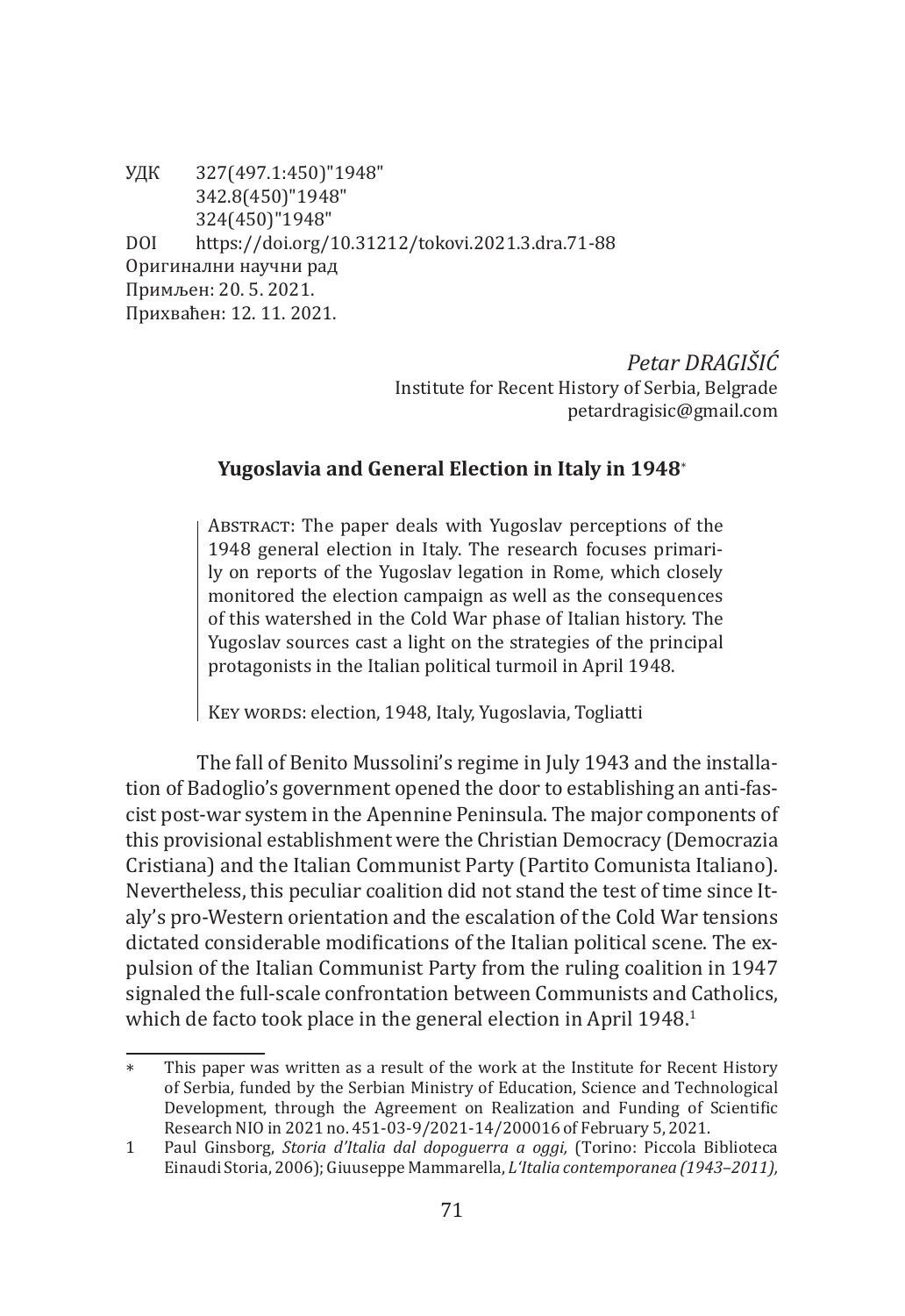Given the difficult relations between Rome and Belgrade in the first post-war years, primarily due to the Trieste question,<sup>2</sup> the Yugoslav diplomats closely monitored the dramatic political developments in the Appenine peninsula, including the momentous election in Italy, in April 1948, which radically determined the political landscape of post-war Italy. The Yugoslav observers were carefully analyzing not only relations between the domestic protagonists, but also the role of principal international players in Italian affairs following the Second World War.

In August 1947 the Yugoslav legation in Rome<sup>3</sup> summed up the key features of Italian politics prior to the general election in Italy in 1948. The analysis of the Yugoslav legation in Rome, composed in September 1947, payed particular attention to the expulsion of the Italian communists (Partito Comunista Italiano) and socialists (Partito Socialista Italiano) from De Gasperi's government in the spring of 1947. This radical move by De Gasperi was viewed as evidence of a bitter class struggle in Italy and signal of the Christian Democrats' orientation towards gathering "the monarchist and pro-fascist reaction in a struggle against the forces of democracy and the proletariat". According to the authors of the Yugoslav report, the anti-communist campaign, launched by the Italian bourgeoisie "linked with American trusts", the Vatican, and by reactionary, monarchist and neo-fascist groups, came as a reaction to the success of the Communist Party in

<sup>(</sup>Bologna, Società editrice il Mulino: 2012); Hans Woller, *Geschichte Italiens im 20. Jahrhundert*, (München: C. H. Beck, 2010); Miodrag Lekić, *Istorija Italije. Od Kavura do Montija (1861*–*2011)*, (Beograd: Smart studio, 2013); Petar Dragišić, *Šta smo znali o Italiji. Pogledi iz Beograda na Italiju 1955–1978*, (Beograd: Institut za noviju istoriju Srbije, 2019).

<sup>2</sup> On the Trieste question and the Yugoslav-Italian relations, see (among others): Miljan Milkić, *Tršćanska kriza u vojno-političkim odnosima Jugoslavije sa velikim silama 1943*–*1947,* (Beograd: Institut za noviju istoriju Srbije, 2012); Bojan Dimitrijević, Dragan Bogetić, *Tršćanska kriza 1945*–*1954. Vojno-politički aspekti,* (Beograd: Institut za savremenu istoriju, 2009); Francesca Rolandi, *Con ventiquattromila baci. L'influenza della cultura di massa italiana in Jugoslavia (1955*–*1965)*, (Bologna: Bononia University Press, 2015; Saša Mišić, *Pomirenje na Jadranu. Jugoslavija i Italija na putu ka Osimskim sporazumima iz 1975. godine*, (Beograd: Fakultet političkih nauka, 2018); Bogdan C. Novak, *Trieste 1941*–*1954*. *La lotta politica, etnica e ideologica*, (Mursia, 2013); Petar Dragišić, "Tito's War after the War: Yugoslav Territorial Claims against Austria and Italy, 1945–1949", *The Alps-Adriatic Region. International and Transnational Perspectives on a Conflicted European Region*, eds Wolfgang Mueller, Karlo Ruzicic-Kessler, Philipp Greilinger, (Wien: New Academic Press, 2018), 31–51.

<sup>3</sup> On activities of the Yugoslav legation in Rome in the first post-war years, see: Miljan Milkić, "Jugoslovensko poslanstvo u Rimu 1947–1951", *Jugoslovenska diplomatija 1945–1961,* zbornik radova, ur. Slobodan Selinić, (Beograd: Institut za noviju istoriju Srbije, 2012), 115–134.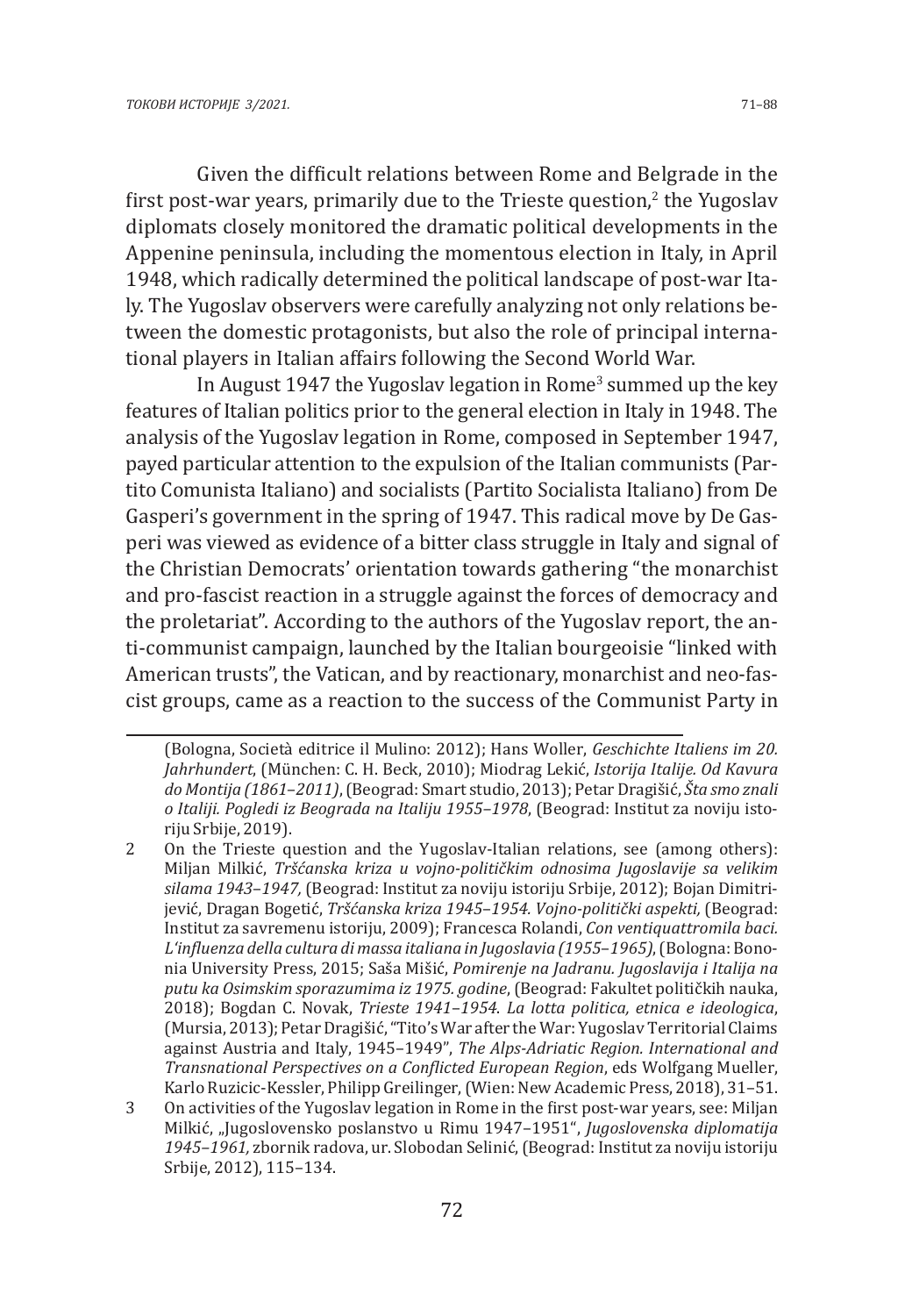the 1947 Sicilian regional election. Besides, in its analysis of Italian political affairs in 1947, the Yugoslav legation in Rome did not underestimate the European, i.e. the global Cold War context, underlining that the expulsion of the communists from De Gasperi's government was not an exclusively Italian phenomenon, given the analogous processes in Belgium and France, which reinforced the belief of the Yugoslav diplomats in the Italian capital that Washington ("American imperialism") played a major role in these political maneuvers. Nevertheless, the Yugoslav diplomatic representatives in Rome emphasized the contrast between the political situation in Italy and France, given the futile attempt of Italian "reaction" to shatter the unity of the Italian working class, i.e. the alliance between the communists and the Socialist Party of Italy. Besides, the Yugoslav report commended the influence and monolithic structure of the Italian Communist Party, which penetrated deep into the Italian society.<sup>4</sup>

The Yugoslav diplomats particularly focused on Saragat's party, which splintered from the Socialist Party, underlining its role in broadening the base of De Gasperi's Christian Democracy government. Moreover, the Yugoslav report sharply criticized Giuseppe Saragat for being under Washington's control ("American hireling"), an implacable enemy of communists and a Trotskyist working against the unity of the Italian working class. However, the Yugoslav analysts forecasted a grim future for Saragat underlining his waning influence in his own party: "In any case, Saragat's ambitions to become the new Blum (André Léon Blum – P. D.) have no chance, and in the upcoming election, he could greatly disappoint his American masters."<sup>5</sup>

The Yugoslav observers of Italian affairs were well aware of the global context of the political tensions in the Apennine Peninsula in 1947/1948. The report of September 1947 stressed the massive American support for Italian "forces of reaction" claiming that the "Italian problem" was high on the agenda of the campaign of "American imperialism". Consequently, the authors of the report anticipated a fierce struggle between "the progressive forces of the Italian people" and its powerful and unscrupulous enemy. In this regard, the document underlined the American military presence in Italy and emphasized the regional importance of the epic political and ideological struggle in Italy: "Great struggles are on the horizon in Italy, the outcome of which will be of crucial importance

<sup>4</sup> Arhiv Jugoslavije (Archives of Yugoslavia - AJ), Kabinet maršala Jugoslavije (836), 1-3-b/322, Poslanstvo FNRJ (Rim) – Ministarstvu vanjskih poslova FNRJ, 5. 9. 1947.

<sup>5</sup> Ibid.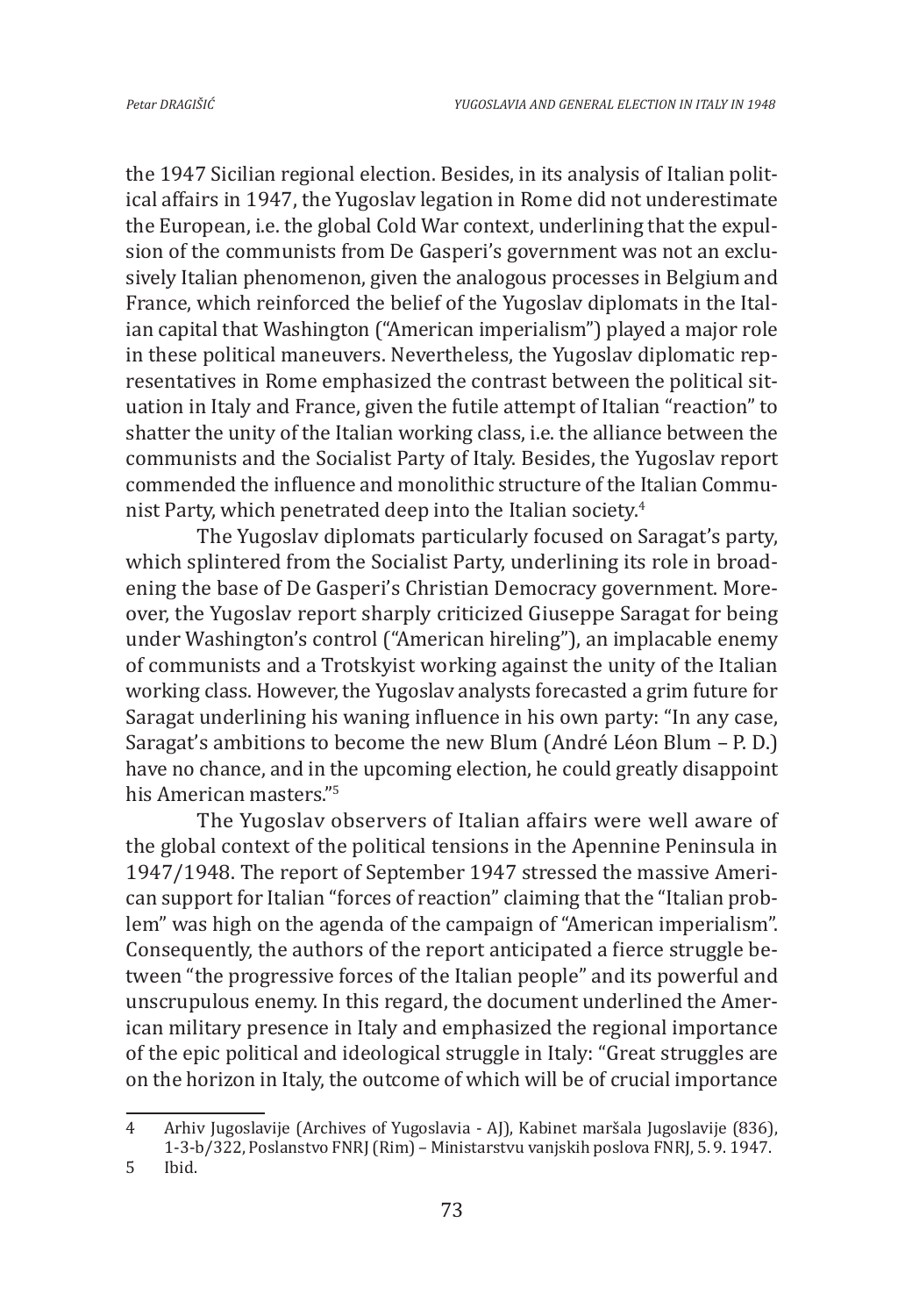for the future of democracy in this part of Europe. Today, the Apennine Peninsula is one of the most vulnerable places that America is focusing on. That is why the fight will be difficult and long-lasting."<sup>6</sup>

A month later, in October 1947, the Yugoslav envoy in Rome, Mladen Iveković, reiterated these evaluations in a report on the impact of the founding conference of the Cominform on the political situation in Italy. The Yugoslav diplomat severely criticized in particular Giuseppe Saragat and the American interference in Italian internal affairs. In Ivekovic's report Saragat was portrayed as "the loudest megaphone of the Italian reaction and American agents", whose key task was destroying the unity of the Italian working class.' The report placed a strong emphasis on American interference in the Italian politics of the early post-war years, i.e. their support for Christian democrats and its struggle against the Popular Democratic Front in Italy: "The American imperialists will now make every effort to prevent the strengthening and victory of the Democratic Front in Italy. They will invest significant funds for this purpose. It should be expected that the USA will now interfere in Italian affairs with more risk. They will give De Gasperi certain loans, and in return they will get him to sign the Treaty of Friendship, Commerce and Navigation, which will put Italy in an inferior position to the USA."<sup>8</sup>

In a conversation with Mladen Iveković in the Summer of 1947, the leader of the Partito Comunista Italiano, Palmiro Togliatti, updated his Yugoslav interlocutor on the political situation in Rome briefing him on the position of the leading figures of Italian politics. Togliatti underlined the influence of "agents of the USA and the Vatican" on his major political rival, Catholic leader Alcide de Gasperi, and consequent attempts of the USA to reinforce his precarious position. Togliatti's observations of Saragat were less political and more psychological, since he described the leader of the Socialist Party of Italian Workers party as mentally unbalanced and insane. According to Togliatti, Pietro Nenni had contributed to maintaining the unity of the Italian working class. Nevertheless, the leader of Italian communists did not place blind trust in his socialist ally. In the conversation with Mladen Iveković he portrayed Nenni as an unreliable partner, stressing his contacts with the British Labour Par-

<sup>6</sup> Ibid.

<sup>7</sup> AJ, 836, 1-3-b/322, Poslanstvo FNRJ (Rim), Izveštaj o odjeku Varšavske konferencije devet Kompartija, 10. 10. 1947.

<sup>8</sup> Ibid.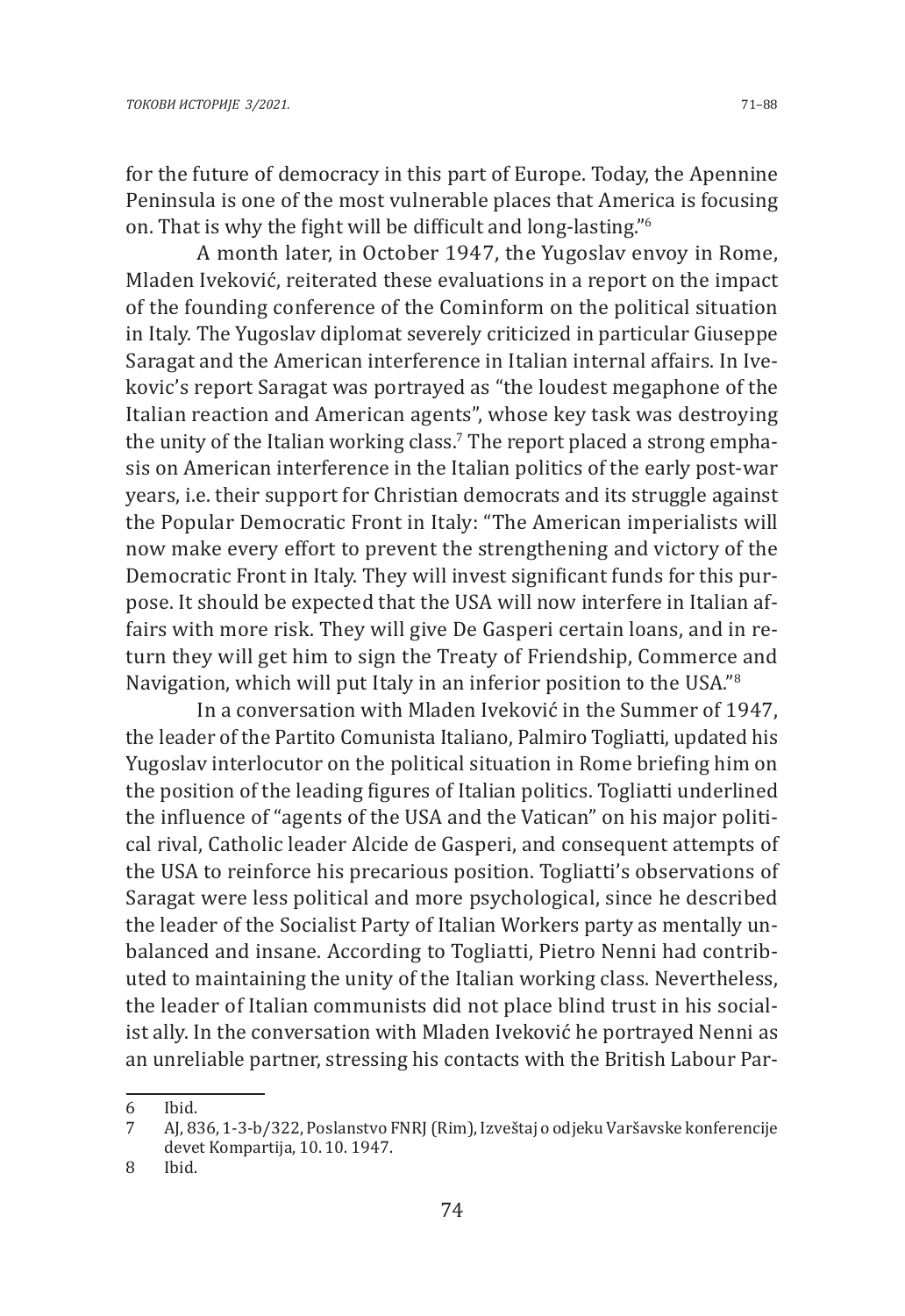ty and other social democratic parties abroad. On the other hand, Togliatti expressed his profound admiration for Lelio Basso, despite Basso's intention to "absorb" communists, pointing out his leadership and considerable influence in the Italian Socialist Party.<sup>9</sup>

In the conversation with Mladen Iveković Togliatti payed particular attention to the major patrons of Christian Democrats – the USA and the Vatican. In this regard, the leader of Italian communists underlined the omnipotence and financial power of the Holy See, i.e. the presence of its capital in diverse lucrative industries in the Apennine Peninsula: "There is no need to waste words on the power of the Vatican in Italy. The fact is that today the Vatican is becoming a first-class capitalist factor, not only ideologically, which is a well-known fact, but also by entering the economy, trade and industry. The Vatican rules the black market, opens banks, sells groceries, buys stocks, shops, houses. The influence of the Vatican is strong, especially on the Italian peasants, the middle class and women. Textile workers are under a very strong clerical influence, due to a large percentage of women among textile workers."<sup>10</sup>

Given the intensification of the "class struggle" in Italy, in the conversation with Mladen Iveković Togliatti ruled out the possibility of a peaceful solution of Italian political and social crisis. However, he refrained from forecasting the outcome of this epic conflict by pointing out the outstanding financial capacities of the Italian bourgeoisie. Besides, the leader of Italian communists openly criticized his own party, underlining its major weaknesses, like the deficient Marxist education of the Party's cadre and unexperienced journalists in the communist press. Despite these problems, Togliatti expressed optimism about the election results.<sup>11</sup>

In February 1948 Mladen Iveković met Togliatti again and composed a brief record of this conversation. In this document, forwarded to Josip Broz Tito, the Yugoslav envoy in Rome strongly criticized the political tactic of Togliatti and his Party regarding the 1948 election. Iveković particularly condemned Togliatti's orientation towards coming to power through elections. The Yugoslav diplomat did not share Togliatti's opinion, that conditions in Italy were favorable for installing a Pol-

<sup>9</sup> AJ, 836, 1-3-b/322, Poslanstvo FNRJ (Rim), Povjerljivi izvještaj poslanika FNRJ u Rimu Mladena Ivekovića Maršalu Jugoslavije Josipu Brozu Titu o razgovoru sa generalnim sekretarom KP Italije Palmirom Togliattiem, Rim, 10. 9. 1947.

<sup>10</sup> Ibid.

<sup>11</sup> Ibid.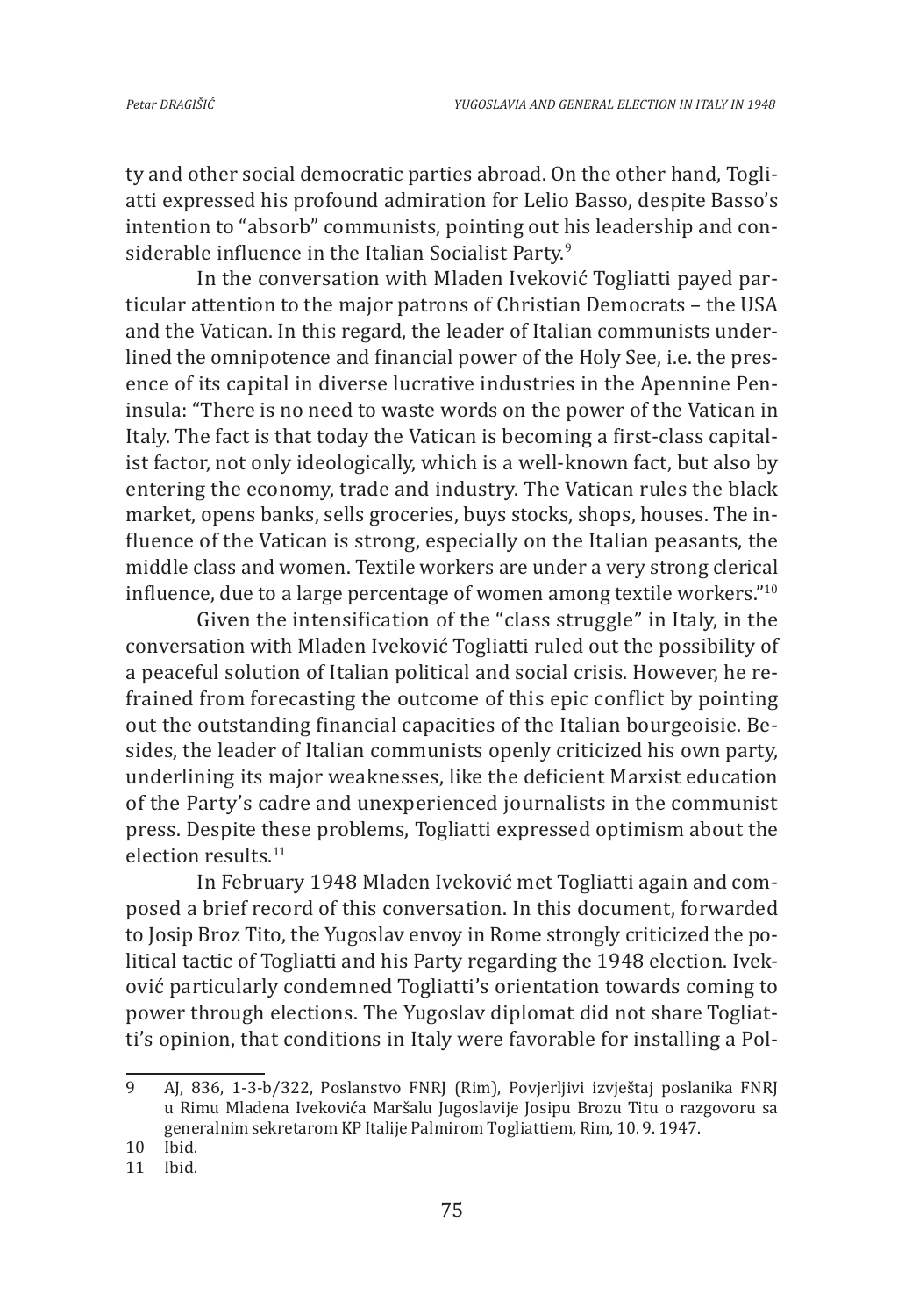ish-style democracy in Italy, arguing that such forms of "new democracies" had been developed under exceptional circumstances, which included armed struggle or (sometimes exclusively) the activities of the Red Army: "There were no cases where the countries of the new democracy arose from elections (...) I do not see the possibility of the Italian working class and democratic elements to seize power and carry out revolutionary changes without a struggle against the most reactionary part of the bourgeoisie."<sup>12</sup>

Several weeks prior to the elections, the Yugoslav legation in Rome summed up the political situation in Italy, focusing on favoritism towards the Christian Democracy during the election campaign. The authors of this concise document asserted that the entire state apparatus, including the police, supported De Gasperi's party. $13$ 

In late April 1948, the Yugoslav legation in Rome composed a comprehensive report on the general election in Italy, focusing on the conduct of the key direct and indirect participants in the Italian political tumult. The author of the report sharply criticized American interference in the Italian election of 1948, focusing on the statements of American top politicians about political developments in the Apennine Peninsula (president Truman, state secretary George Marshall, under secretary of state Robert Lovett, the US ambassador to Italy James Dunn), as well as discussions at several international meetings (the Conference of Sixteen in Paris, Conference in Brussels, Pan-American Conference in Bogota). Besides, the document underlined the substantial American financial assistance for De Gasperi, massive propaganda campaign in support of the Italian "reaction", including special radio programs, activities of the society Progresso Italo-Americano, which distributed thousands of letters to Italian citizens, as well as proclamations of "failed politicians" in exile (Vladko Maček, Stanisław Mikołajczyk, Georgi Dimitrov Gemeto and Milan Gavrilović) warning Italian voters against voting for the communists and the Democratic Front. This extensive campaign of the USA in Italy in the spring of 1948 was taken as evidence of Italy's importance for extending Anglo-American influence in the whole Mediterranean, in-

<sup>12</sup> AJ, Savez komunista Jugoslavije (507), Komisija za međunarodne odnose i veze (IX), 48/XIV/13, Poslanstvo FNRJ (Rim), Izvještaj poslanika FNRJ u Rimu Mladena Ivekovića Maršalu Jugoslavije Josipu Brozu Titu o razgovoru sa generalnim sekretarom KP Italije Palmirom Togliattiem, Rim, 10. 2. 1948.

<sup>13</sup> AJ, 836, 1-3-b/332, Poslanstvo FNRJ (Rim), Rezime izveštaja poslanstva u Rimu od 1. 3. 1948.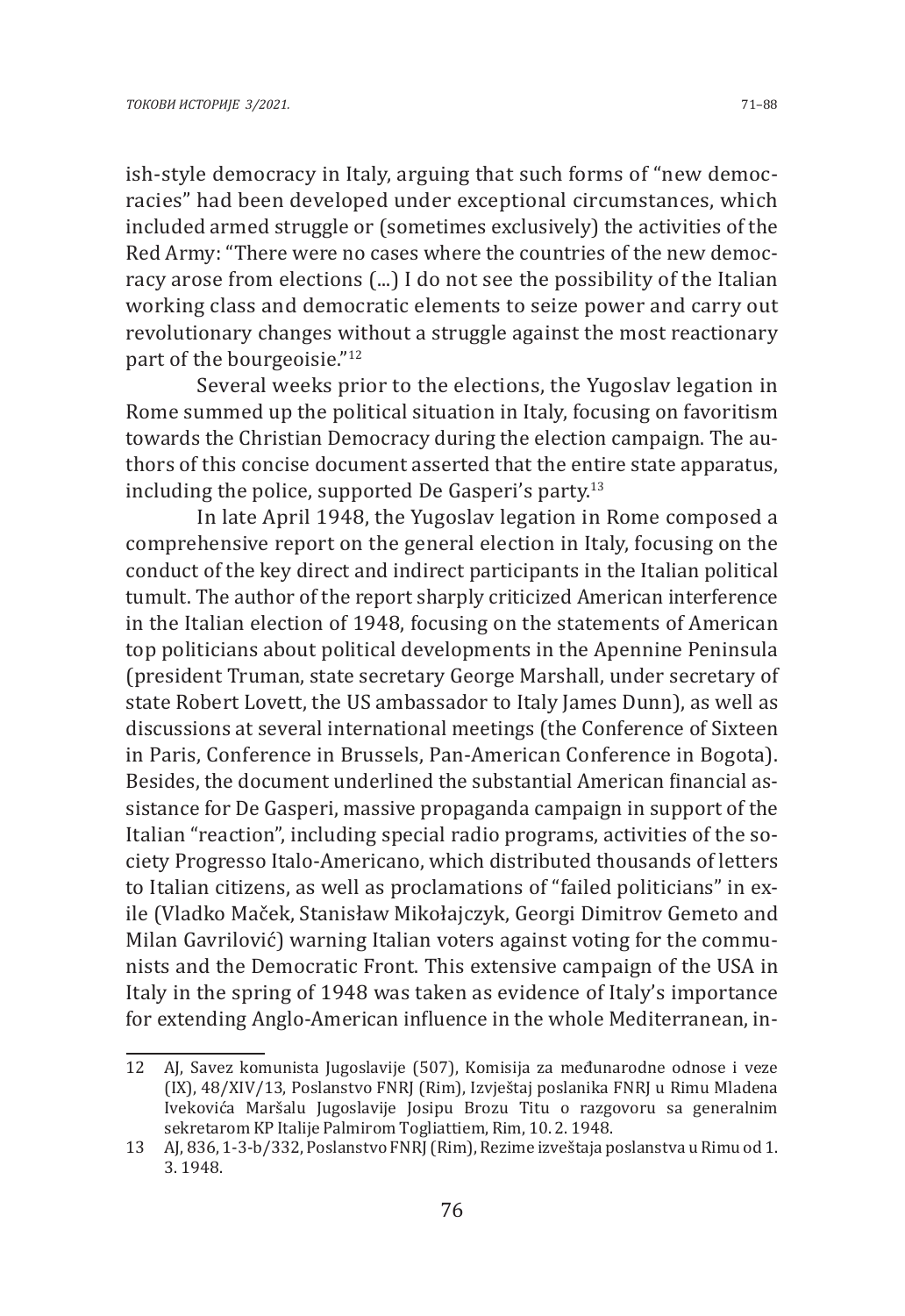cluding France and Greece: "It was clear that (...) developments in Italy would be of great importance for the positions of Anglo-Americans in the Mediterranean, for developments in France, Greece, etc. Only in this way can the brutal character of the US interference and their support for the victory of the Right and fascism in Italy be explained. The vital interests of American imperialism are at stake. It was a policy built on the idea of the domination of American imperialism over Europe. And that is why huge funds flowed from America, which were supposed to ensure De Gasperi's victory."<sup>14</sup>

The Yugoslav legation in Rome payed particular attention to speeches and statements of Harry Truman and George Marshal on the election in Italy. Truman's speech given on 17 March was interpreted in the Yugoslav document as a threat of US military intervention in case of a communist victory in Italy. In addition, the report quoted Marshall's speech delivered two days later, in which the US state secretary openly warned that if the Democratic Front won, Italy would be banned from participating in the US relief program. Consequently, the Yugoslav analysis reads, the Right extensively used this threat as a mighty propaganda tool in the election campaign ("If communists come to power, Italy will not receive American relief anymore.")<sup>15</sup>

The American interference in the election campaign in Italy was also severely criticized in a comprehensive analysis of the Department for international relations of the Communist Party of Yugoslavia. The document comprised a brief overview of the American support for De Gasperi's party: "The Americans are very interested in the outcome of the election and are trying to help De Gasperi in all possible ways – from boarding the American fleet in Italian ports in order to intimidate and give support, to threats they would stop sending aid according to the Marshall Plan and the latest provocations regarding Trieste. US officials came to Italy to participate in the election campaign and US Ambassador Dunn himself takes part in rallies. Leaflets against the PCI and the Democratic Front are printed in America and then distributed all over Italy".<sup>16</sup>

The author of the report of the Yugoslav legation in Rome focused on two international issues, which coincided with the 1948 general election in Italy and which were extensively used by the Italian "reaction" in

<sup>14</sup> AJ, 836, 1-3-b/332, Poslanstvo FNRJ (Rim), Izbori za parlament i senat 18. 4. 1948.

<sup>15</sup> Ibid.<br>16 Al. 5

<sup>16</sup> AJ, 507, 48/XIII/21, Italija (1948).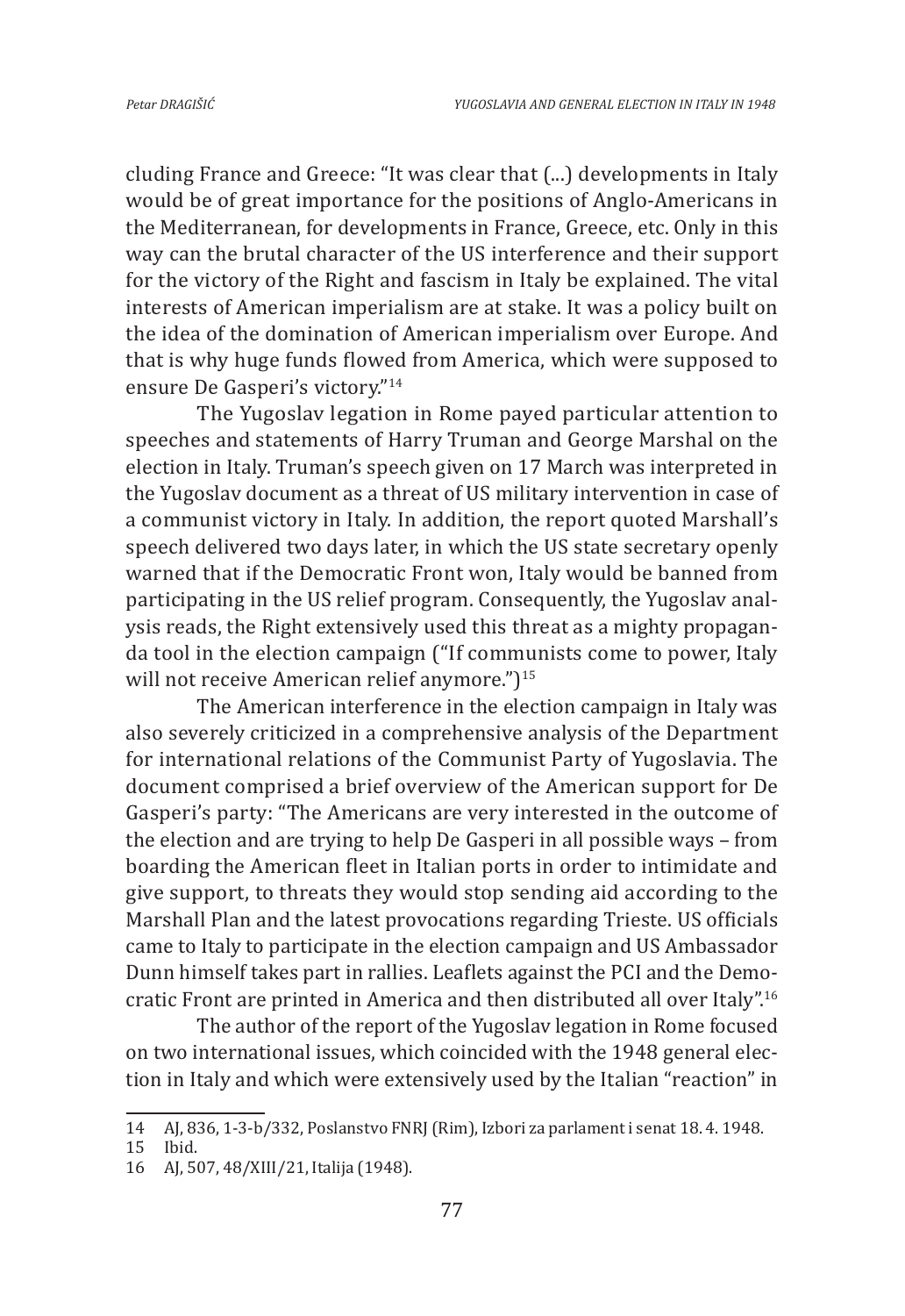the final stage of the election campaign – the coup d'etat in Czechoslovakia in late February 1948 and the Tripartite declaration (USA, Great Britain, France) on the Trieste question. According to the document of the Yugoslav legation in Rome, the communist takeover in Prague was heavily exploited in the anticommunist campaign in Italy, providing the pretext for fueling fears of Soviet penetration into Europe. In this regard, on the eve of the election (on April 17) Alcide De Gasperi spoke about the election in Italy as a choice between freedom and Bolshevik totalitarianism. Nevertheless, despite the large-scale exploitation of the communist takeover in Prague in the anti-communist propaganda campaign, the Yugoslav diplomats in Rome disputed the influence of the coup d'etat in Czechoslovakia on the Italian election in 1948. Moreover, in their estimation, the dramatic events in Prague in February 1948 encouraged the "democratic masses" in Italy in the final weeks of the election campaign.<sup>17</sup>

In the so called Tripartite declaration, issued in March 1948, the USA, Great Britain and France called for ceding the whole Free Territory of Trieste/Territorio libero di Trieste (Zone A under Anglo-American and Zone B under Yugoslav administration) to Italy. The Yugoslav estimations of the impact of the Tripartite declaration on the outcome of the Italian election in 1948 were strikingly different. While the Yugoslav envoy in Rome Mladen Iveković argued that the right-wing parties in Italy failed to take advantage of this maneuver of the Western powers at the final stage of the election campaign, another prominent Yugoslav diplomat, Leo Mates, claimed in his book *Međunarodni odnosi socijalističke Jugoslavije*, that the Tripartite declaration of Washington, London and Paris doubtless influenced the election in Italy.<sup>18</sup> At the meeting with a delegation of Italian workers, several weeks prior to the election, Josip Broz Tito called the Tripartite delegation an electoral trick, aimed at minimizing the Communist's chances of success.<sup>19</sup>

The Yugoslav legation in Rome perceived the Vatican as a pathfinder of the "forces of reaction" during the election campaign, underlining that the entire hierarchy of the Holy See, from Pope Pius XII to provincial priests and monks and nuns, engaged in the campaign for Christian Democrats. According to Yugoslav sources, the propaganda of the Catholic church during the election campaign was directed by car-

<sup>17</sup> Ibid.<br>18 Leol

<sup>18</sup> Leo Mates, *Međunarodni odnosi socijalističke Jugoslavije*, (Beograd: Nolit, 1976), 77.

<sup>19</sup> Josip Broz Tito, *Govori i članci*, 3, (Zagreb: Naprijed, 1959), 261.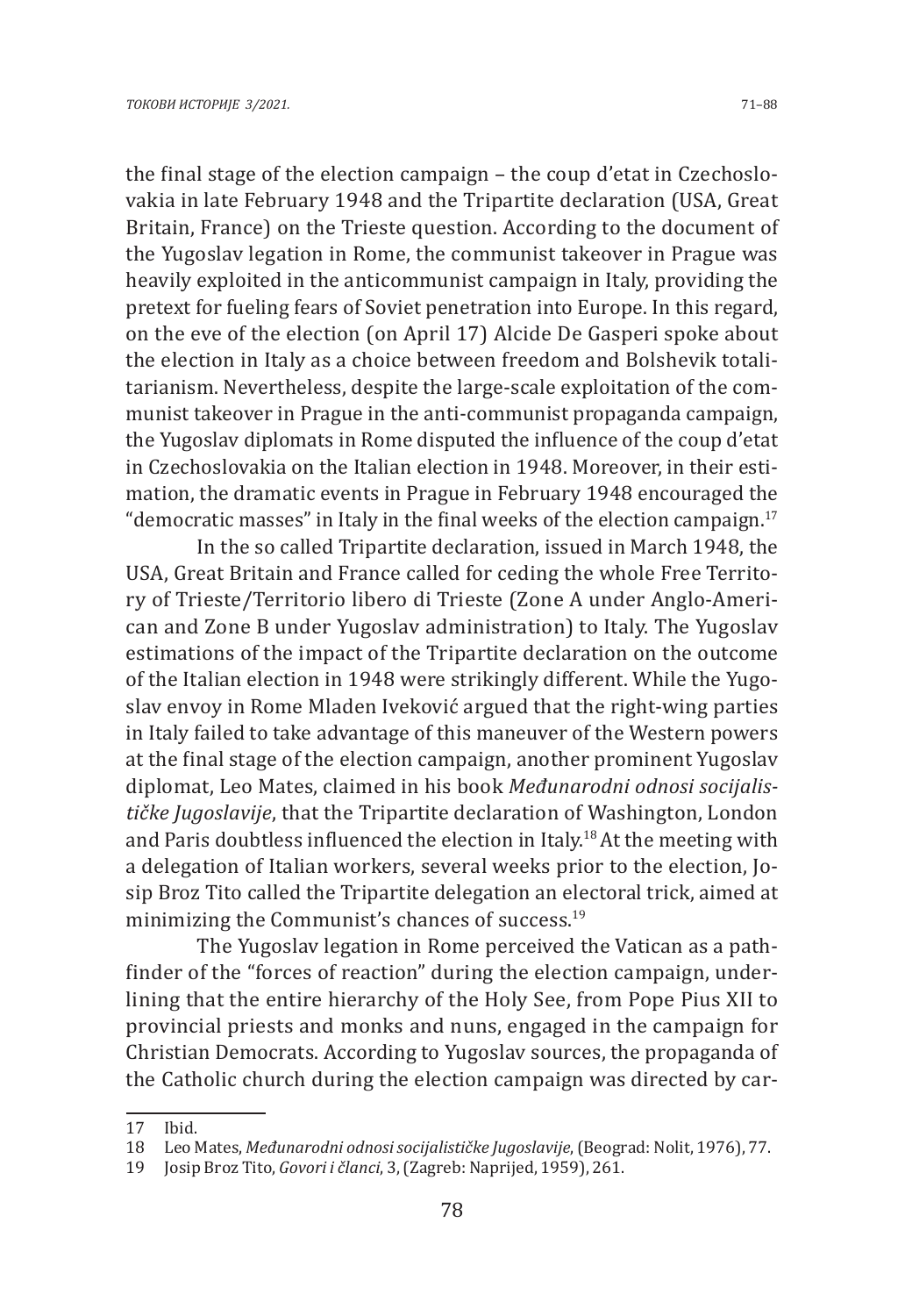dinal Luigi Lavitrano, prefect of the Sacred Congregation for Religious (Congregatio pro Institutis Vitae Consecratae et Societatibus Vitae Apostolicae), a congregation of the Curia entrusted with communication with orders, religious congregations and secular institutes. As stated in the report of the Yugoslav legation in Rome from April 1948, 67 Catholic women's orders took part in the election campaign including S*uore di Santa Anna della Providenca, Suore Dominicane, Figlie di Maria as* well as *Figlie della Divina Providenca*. Among the men's orders particularly active in the election campaign were: *Dominicans, Carmelites, Conventual Franciscans, Capuchin Franciscans, Canons Regular of the Lateran* and *Augustinian Friars*. Morover, during the election campaign priests were allowed to carry weapons. Apart from this structure, the Vatican participated in the election campaign through *Comitato civico* – an organ of the clerical propaganda, which, as stated in the Yugoslav report, had intensified its activities in early 1948 in the whole country. The *Comitato civico* controlled the activities of its local branches: *Comitati civici diocesani* and *Comitati civici locali*. According to Yugoslav sources, the *Comitati civici* were subordinated to the *Azione Cattolica*, i.e. to the Vatican. The report of the Yugoslav legation reads, that the *Comitati civici* were maintaining contacts with "fascist" groups and the police. The main task of the *Comitati civici* was persuading people to vote for the Christian Democracy. The authors of the Yugoslav report stressed that the activities of the *Comitati civici* had signaled full-scale mobilization of the Catholic forces in Italy for the Christian Democracy in the April election in Italy. The Yugoslav document underlined the role of Pope Pius XII, who actively took part in the anticommunist campaign, highlighting both the Pope's regular contacts with institutions of Catholic propaganda as well as his speeches on 10 March and 28 March in which he agitated for the victory of the Christian Democracy. His participation in the anti-communist campaign was illustrated with quotes from his speech delivered at the meeting with the Clergy of the Diocese of Rome on 10 March, in which Pope Pius XII explicitly called for voting for non-communist parties: "It is your right and duty to draw the attention of the faithful to the extraordinary importance of the upcoming election and to the moral responsibility that this entails for all those who have the right to vote (...) It is, in the present circumstances, a strict obligation for those who have the right, men and women, to take part in the election. Whoever abstains from it, especially out of indolence or cowardice, commits a grave sin, a mortal sin. Everyone has to vote according to the dictates of conscience.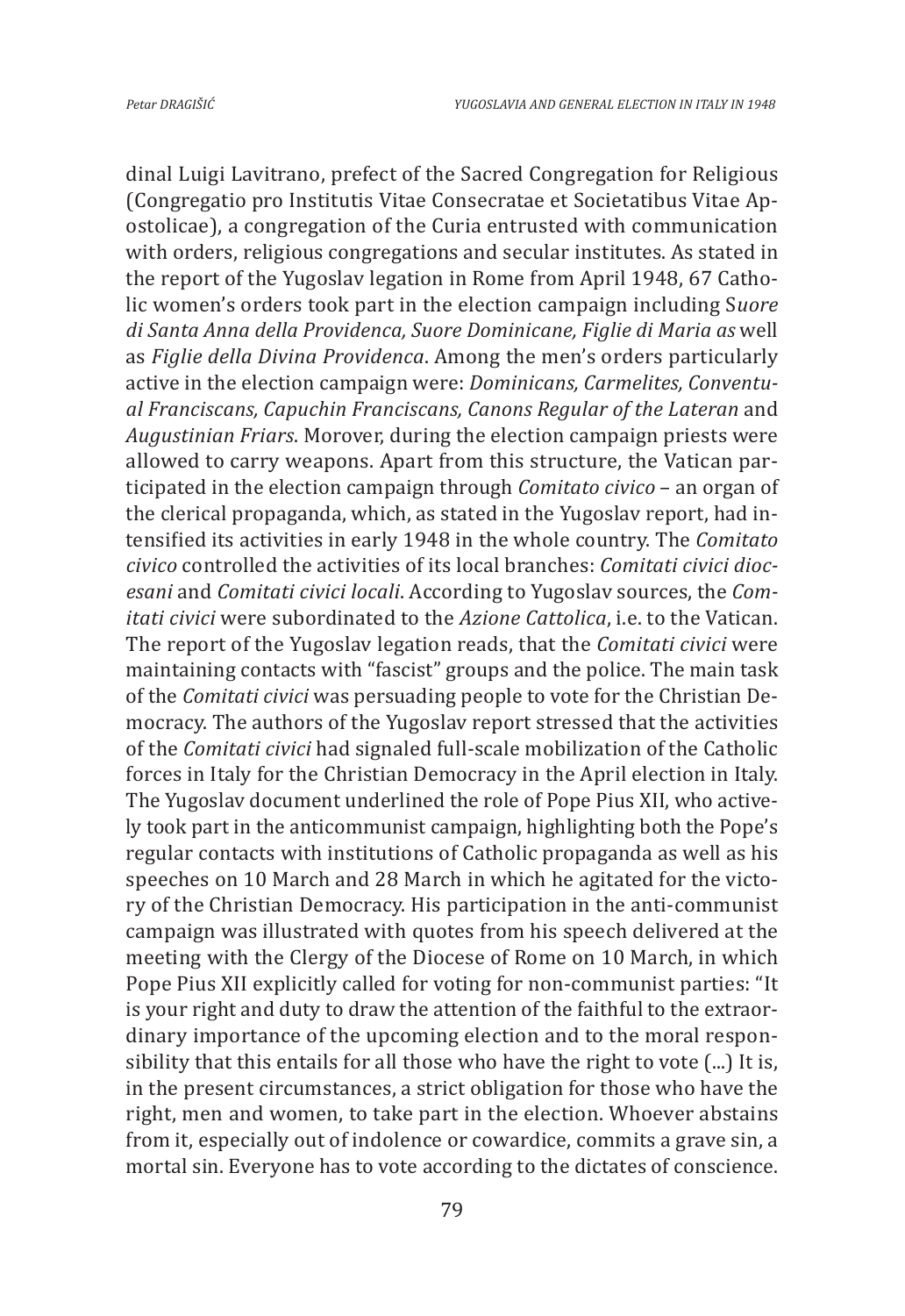Now it is evident that the voice of conscience requires that every sincere Catholic votes for those candidates or for those lists of candidates, who offer truly sufficient guarantees for the respect for God and souls (...) according to the law of God and Christian moral doctrine." The role of the Vatican was not restricted to conducting extensive propaganda during the election campaign in 1948. As stated in the document of the Yugoslav legation in Rome, the Vatican was one of the biggest donors to the anti-communist campaign, alongside the *Confindustria* (Confederazione generale dell'industria italiana/General Confederation of Italian Industry), *Confida* (Confederazione *Italiana d*egli Agricoltori), and last but not least the USA, which donated to the "Italian reaction" more than 20 billion liras. The funds were used for printing propaganda materials, organization of meetings, covering travel costs of political agitators, bribes etc.<sup>20</sup>

According to the report of the Yugoslav legation in Rome, during the election campaign the Catholic churches in Italy had been converted into centers of agitation for Christian Democracy, which included distribution of propaganda materials (brochures, leaflets) and political speeches delivered from the pulpits, in which Catholic priests were describing the election as voting for God or against God. Moreover, the priests were instructed not to give absolution to Democratic Front sympathizers. Propaganda and radicalization of believers were intensified by "miracles", which reminded the Yugoslav diplomats in Rome of Middle Ages. These psychological maneuvers were supplemented with less sophisticated tools. The Yugoslav diplomats in Italy informed the Ministry of Foreign Affairs in Belgrade that prior to the election Azione Catholica prepared tens of thousands electoral certificates (certificati ellectorali), which allegedly had been distributed to reliable people, so that they could vote multiple times. $21$ 

The Yugoslav diplomatic representatives in Rome obtained confidential information on preparations of Italian armed forces and the security apparatus for the post-election period: increasing the number of soldiers in all branches of the armed forces, firing unreliable personnel from the police and the army and placing "fascist elements" in important positions in the police, the Italian army and the Arma dei Carabinieri. Moreover, several weeks prior to the election the general staffs of the

<sup>20</sup> AJ, 836, 1-3-b/332, Poslanstvo FNRJ (Rim), Izbori za parlament i senat 18. 4. 1948. Ibid.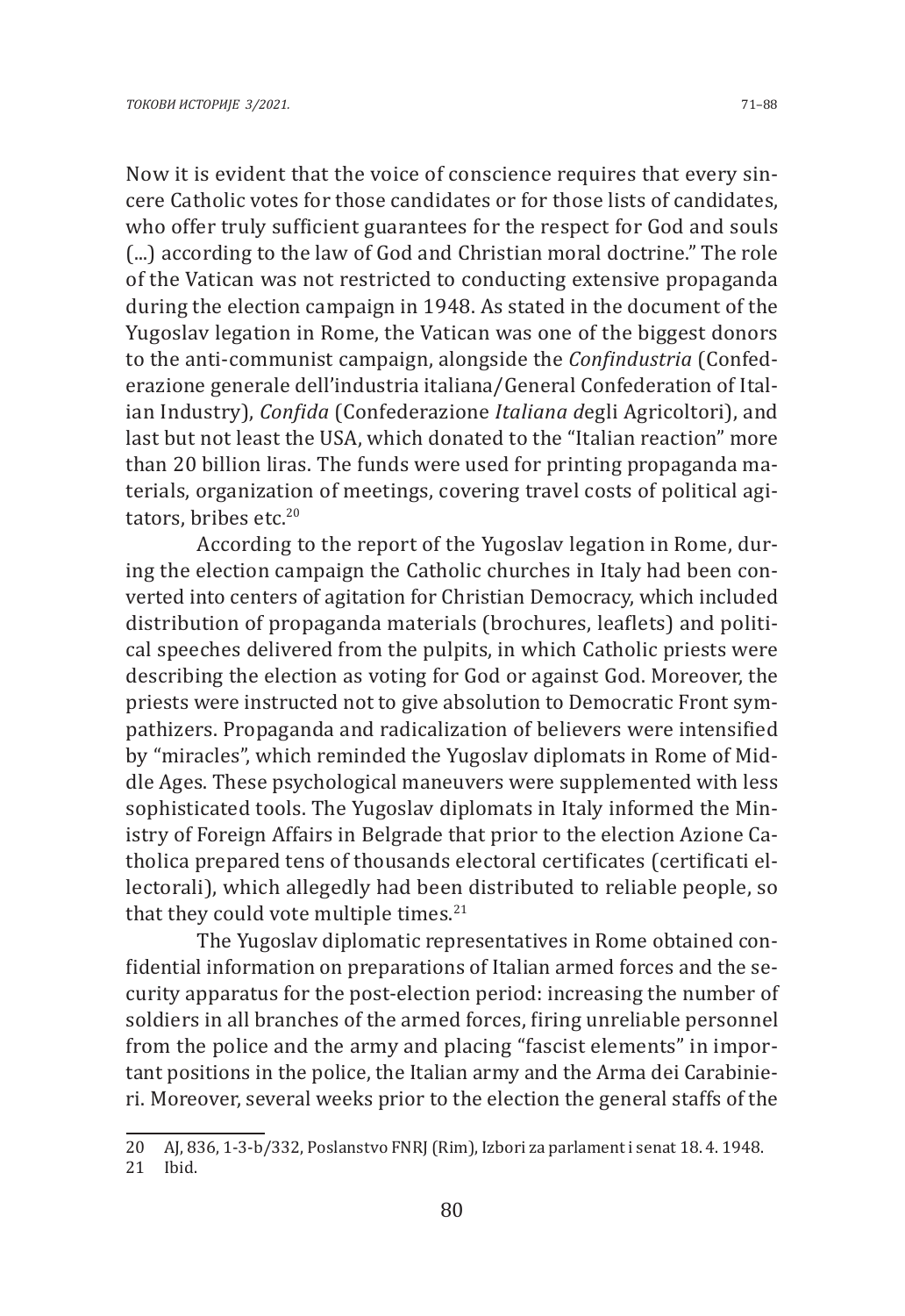Italian and French armies entered into a secret agreement on deploying French troops on the French-Italian border and their participation in suppressing potential communist uprising in Italy in the post-election period: "The main forces of the Italian army were concentrated on the so-called Gothic line in Northern Italy. In Rome, two divisions were on standby, one of which was a motorized *carabinieri* unit. Armed forces were deployed to other major Italian checkpoints and a precise plan was drawn up to deal with the situation on election day and its aftermath. The army and navy were on high alert. The Italian and French general staffs struck a secret agreement on the buildup of the French armed forces on the French-Italian border a few weeks prior to the election, so that the French armed forces in Northern Italy could intervene in the event of a workers' uprising. The forces of the Italian army, police and *carabinieri* were reinforced by a military organization led by the *Comitati civici*, as well as fascist squadrons which were (...) armed by the police."<sup>22</sup> Besides, the Yugoslav diplomats in Rome stressed the repression against the Left, in particular in the Southern Italy, underlining the murder of 38 trade union activists in Sicily prior to the April election.<sup>23</sup>

The outcome of the 1948 Italian general election confirmed the deep pessimism of Yugoslav diplomats about the political future of the communist and worker's movement in the Apennine Peninsula. The Christian Democrats won roughly 48% of the vote, winning an absolute majority in both chambers of the Italian parliament: the Chamber of Deputies (Camera dei deputati) and the Senate. Their chief rival – the Popular Democratic Front (PCI&PSI) – won 31 percent of the vote for the Chamber of Deputies and 30.8 percent of the vote for the Senate. The Socialist Unity (Unità Socialista) led by Giuseppe Saragat and Ivan Matteo Lombardo came in third, winning 7.1 percent of the vote for the Chamber of Deputies. $24$ 

*\_\_\_\_\_\_\_\_\_\_\_\_\_\_\_*

<sup>22</sup> Ibid.

<sup>23</sup> Ibid.

<sup>24</sup> 1948 Italian general election – Chamber of Deputies, access date 1. 3. 2021, https:// elezionistorico.interno.gov.it/index.php?tpel=C&dtel=18/04/1948&tpa=I&tpe=A&lev0=0&levsut0=0&es0=S&ms=S; 1948 Italian general election – Senate, access date 1. 3. 2021, https://elezionistorico.interno.gov.it/index.php?tpel=S&dtel=18/04/1948&tpa=I&tpe=A&lev0=0&levsut0=0&es0=S&ms=S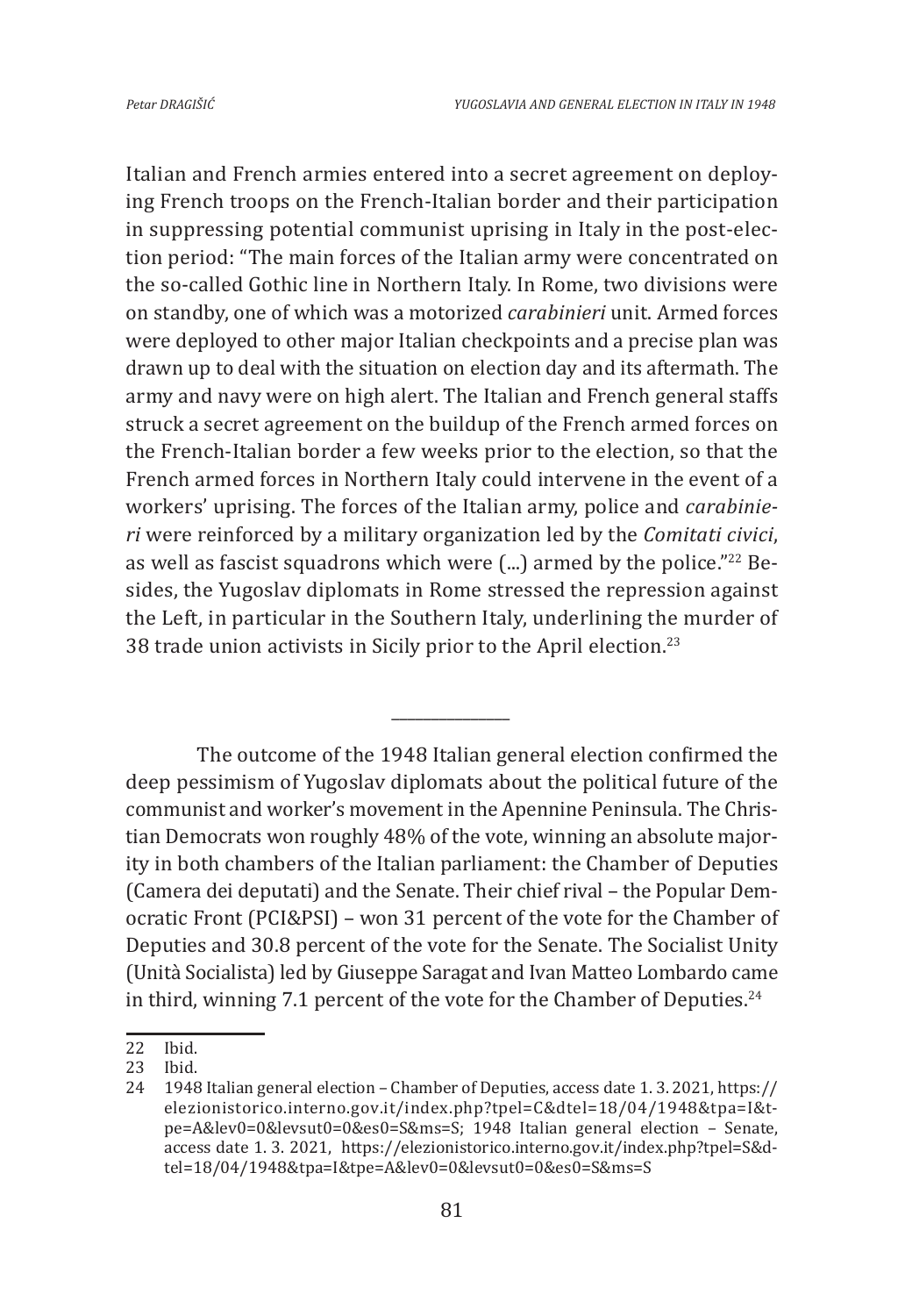|                                  | % of the vote for the<br><b>Chamber of Deputies</b> | Number of seats |
|----------------------------------|-----------------------------------------------------|-----------------|
| Christian Democracy              | 48.51                                               | 305             |
| Popular Democratic Front         | 30.98                                               | 183             |
| Socialist Unity                  | 7.07                                                | 33              |
| National Bloc                    | 3.82                                                | 19              |
| <b>Monarchist National Party</b> | 2.78                                                | 14              |
| Italian Republican Party         | 2.48                                                | 9               |
| Italian Social Movement          | 2.01                                                | 6               |
| <b>Others</b>                    | 2.35                                                | 5               |

*Election results (Chamber of Deputies/Camera dei deputati) 25*

In comparison with the 1946 election, two major leftist parties, the Communists and Socialists, lost roughly seven percent of the vote. On the other hand, the Christian Democrats got circa 13 percent more votes. The difference between the votes of Communists and Socialists in 1946 and 1948 went to Saragat's and Lombardo's Socialist Unity (Unità Socialista).<sup>26</sup>

The Yugoslav analysts argued that the defeat of the Popular Democratic Front in the 1948 election was not only a result of repression, propaganda, election manipulation and international maneuverer of "reaction", but also of certain tactical shortcomings of the Partito Comunista Italiano during the election campaign, which was branded as "opportunistic". For the purpose of illustration, the Yugoslav legation in Rome in its report from 26 March emphasized that the Democratic Front, being sure about its victory, organized only one strike in February and March. Moreover, the general strike to protest the violence against the trade union leaders in Sicily was only an hour long. In March and April, the report from 26 March reads, the election campaign of the communists and socialists was restricted to election conventions and statements.<sup>27</sup>

<sup>25</sup> Ibid.<br>26 Al. 83

<sup>26</sup> AJ, 836, 1-3-b/332, Izborni rezultati.

<sup>27</sup> AJ, 836, 1-3-b/332, Poslanstvo FNRJ (Rim), Izbori za parlament i senat u Italiji, 18. 4. 1948. - The Yugoslav communist establishment disapproved of the strategy of the PCI even before the 1948 general election. At the conference of the communist parties in Szklarska Poręba (Poland) in September 1947, Politburo member Edvard Kardelj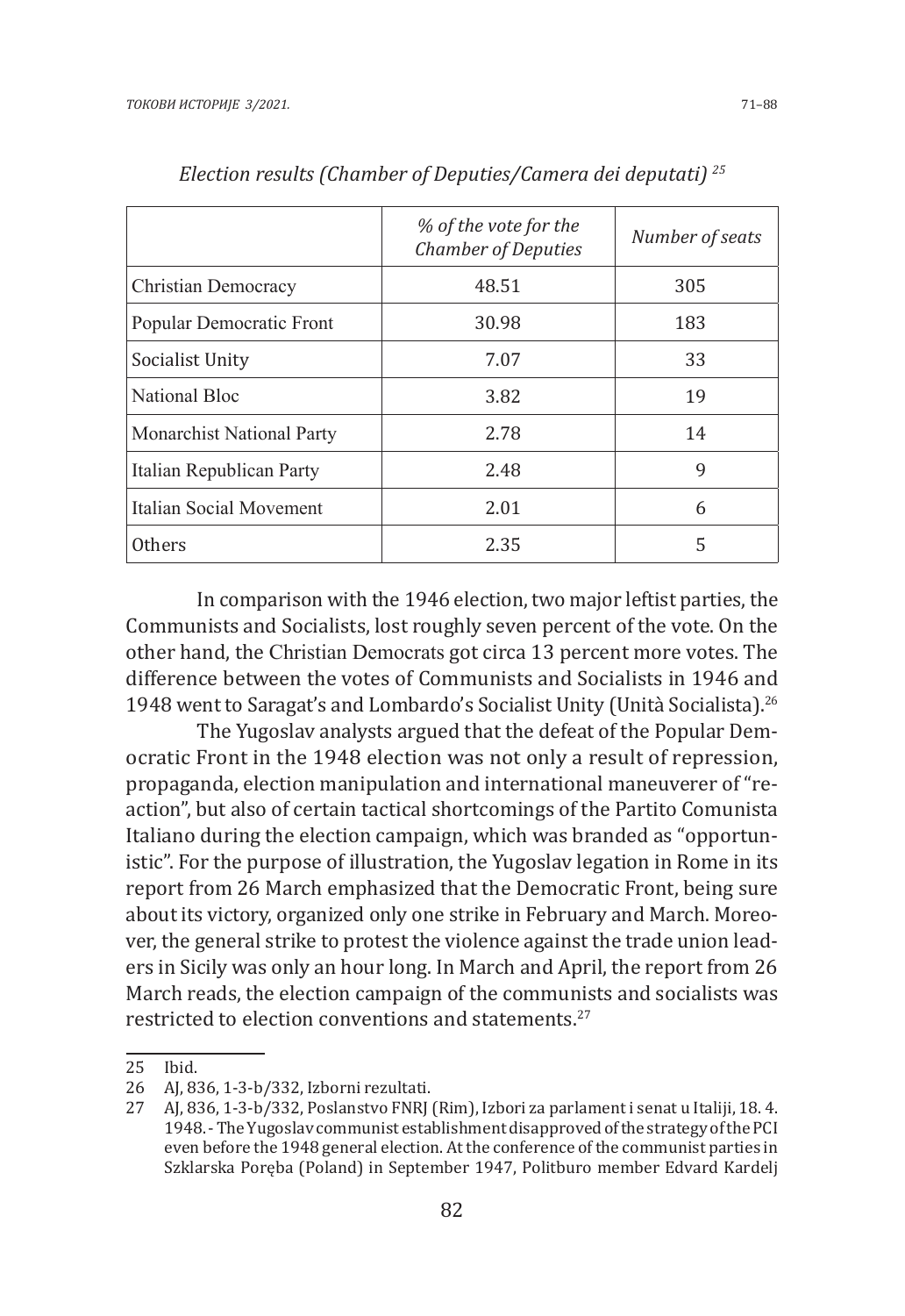The Yugoslav legation in Rome strongly criticized the Democratic Front's tactics in dealing with Giuseppe Saragat's party, particularly in Northern Italy, a stronghold of the socialists prior to the schism in the Italian Socialist Party in 1947. Consequently, the Democratic Front came off worst in Northern Italy. In this regard, the Yugoslavs criticized mistakes of the Communist Party in compiling the electoral list of the Democratic Front, which included even those socialists who supported Giuseppe Saragat. Nevertheless, the Yugoslav diplomats in Rome underlined the good result of the Popular Democratic Front in Southern Italy, which they ascribed to the Front's correct policy towards the peasantry.28 In contrast to the criticism of the communists' political tactic, the Yugoslav diplomats in Rome stressed the success of the Christian Democrats to mobilize passive and uninterested voters as well as supporters of small "reactionary" parties.<sup>29</sup>

In a concise analysis of the consequences of the 1948 general election in Italy, the Yugoslav legation in Rome reflected on the aftermath of the political earthquake in Italy in April 1948. The Yugoslavs speculated that the new government would function as a Catholic "dictatorship", which would focus on the following issues:

- Unrestricted ties with the USA; Extension of American economic and strategic influence in Italy and Italy's absolute dependence on the USA;
- Joining the Brussels Treaty;
- Revision of military provisions of the Peace Treaty, which the Italian establishment considered a prerequisite for Italian participation in the Western block;
- Economic and political annexation of Trieste (Free Territory of Trieste) with the help of Anglo-American occupation forces;

fiercely attacked the PCI's idea of a peaceful transition from the capitalist system to socialism. Marco Galeazzi, *Tito e Togliati. Tra identita nazionale e internazionalismo*, (Roma: Carocci, 2005), 91–92; *Совещания Коминформа. 1947, 1948, 1949. Документы и материалы*, ред. Александр Чубарьян, Грант Адибеков, Л. Гибианский, А. Ди Бьяджо, С. Понс, (Москва, 1998), 192–201; Petar Dragišić, Saša Mišić, "I partiti comunisti italiano e jugoslavo durante il conflitto jugoslavosovietico del 1948–1949 nelle fonti diplomatiche jugoslave", *Qualestoria* 1/2017, 92–93.

<sup>28</sup> AJ, 836, 1-3-b/332, Poslanstvo FNRJ (Rim), Izbori za parlament i senat u Italiji, 18. 4. 1948.

<sup>29</sup> AJ, 836, 1-3-b/332, Politička situacija u Italiji posle izbora od 18. aprila (Rezime izveštaja Poslanstva FNRJ u Rimu od 7. maja 1948).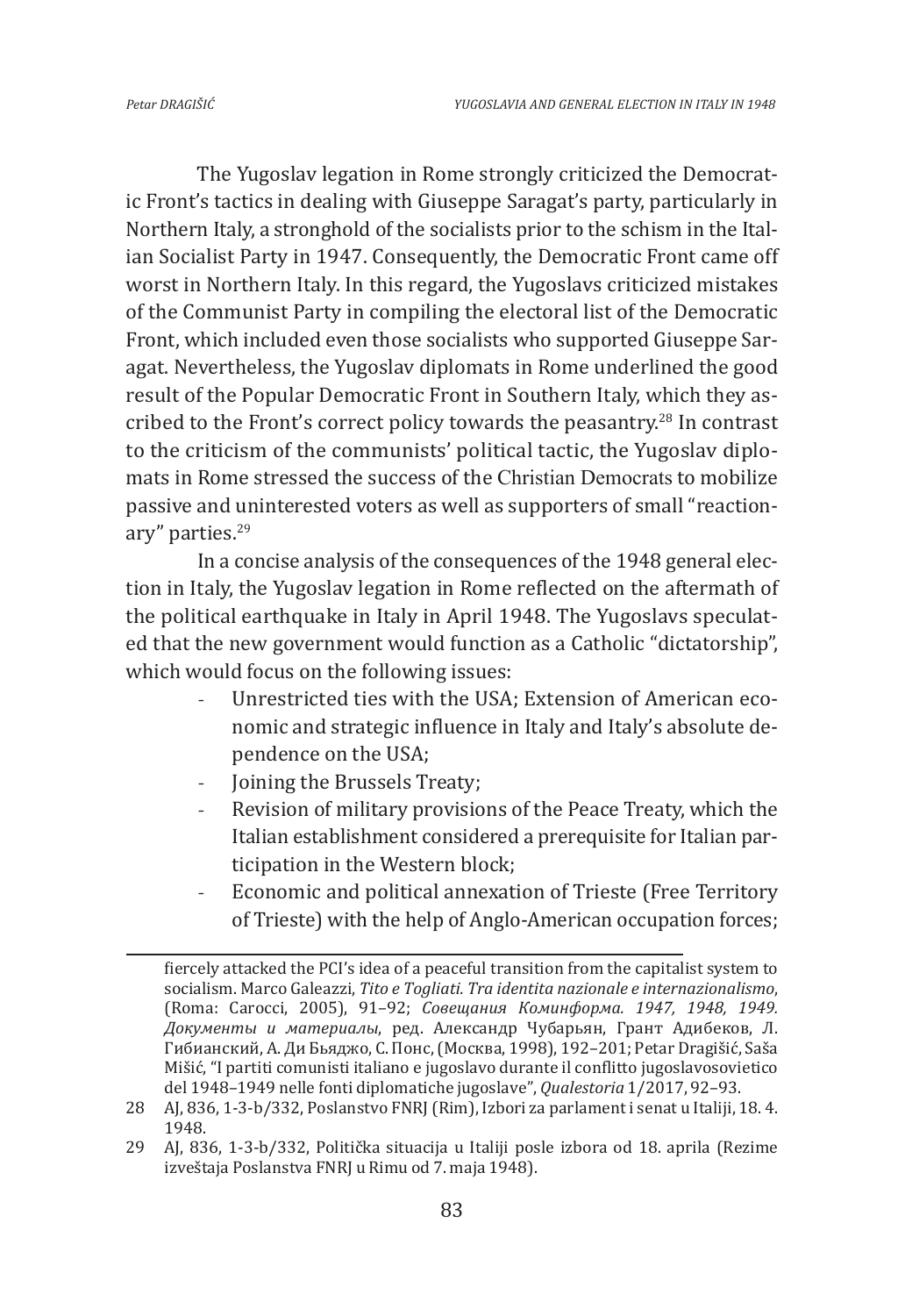Formation of a Mediterranean block, consisting of Italy, Greece, Turkey, Egypt, and perhaps Spain, in which Italy, with the support of the USA, would play a leading role.

In spite of the defeat of the Democratic Front, the Yugoslav diplomatic representatives in Rome did not give up hope for the political future of Italian communists in the post-election period: "We have always viewed these Italian elections as only one stage in the struggle of the Italian democratic forces, which have preserved their key positions and managed to keep the most radical elements in their ranks. The Front's eight million votes, about six million of which for the PCI, are undoubtedly a serious force that can oppose the plans of the Vatican and American imperialism." In this regard, the Yugoslavs made several recommendations to the Italian comrades: consolidation of the Party through strengthening ties with the Socialist Party and "mobilization of masses", co-opting the national trade union (Italian General Confederation of Labour/Confederazione Generale Italiana del Lavoro) and National Association of Italian Partizans (Associazione Nazionale Partigiani d'Italia) into the Democratic Front, "unmasking the policy of the Vatican, the agent of American imperialism", preparations of the most militant Communist elements for the upcoming struggle as well as "dispelling the illusions about the parliamentary system".<sup>30</sup>

# *Conclusion*

The convincing victory of the Christian Democracy in April 1948 paved the way to the consolidation of the anti-communist block in the Apennine Peninsula and Italy's irreversible pro-Western orientation. In May 1948 Alcide De Gasperi formed his fifth government, a dominantly right-wing coalition consisting of Christian Democracy, Saragat's Socialist Party of Italian Workers, Italian Republican Party and Italian Liberal Party.<sup>31</sup>

Six months after the general election Yugoslav envoy in Rome, Mladen Iveković, stressed that the outcome of the election had opened the door to the consolidation of a Catholic "dictatorship", with the help of the Vatican, Saragat's party, the Republicans and the Anglo-Americans. He warned of the coming "totalitarian system" in state administration, the world of high finance, and in public life in general. In this regard, the Yugoslav diplomat

<sup>30</sup> Ibid.

<sup>31</sup> Mammarela, *L'Italia contemporanea*, 133.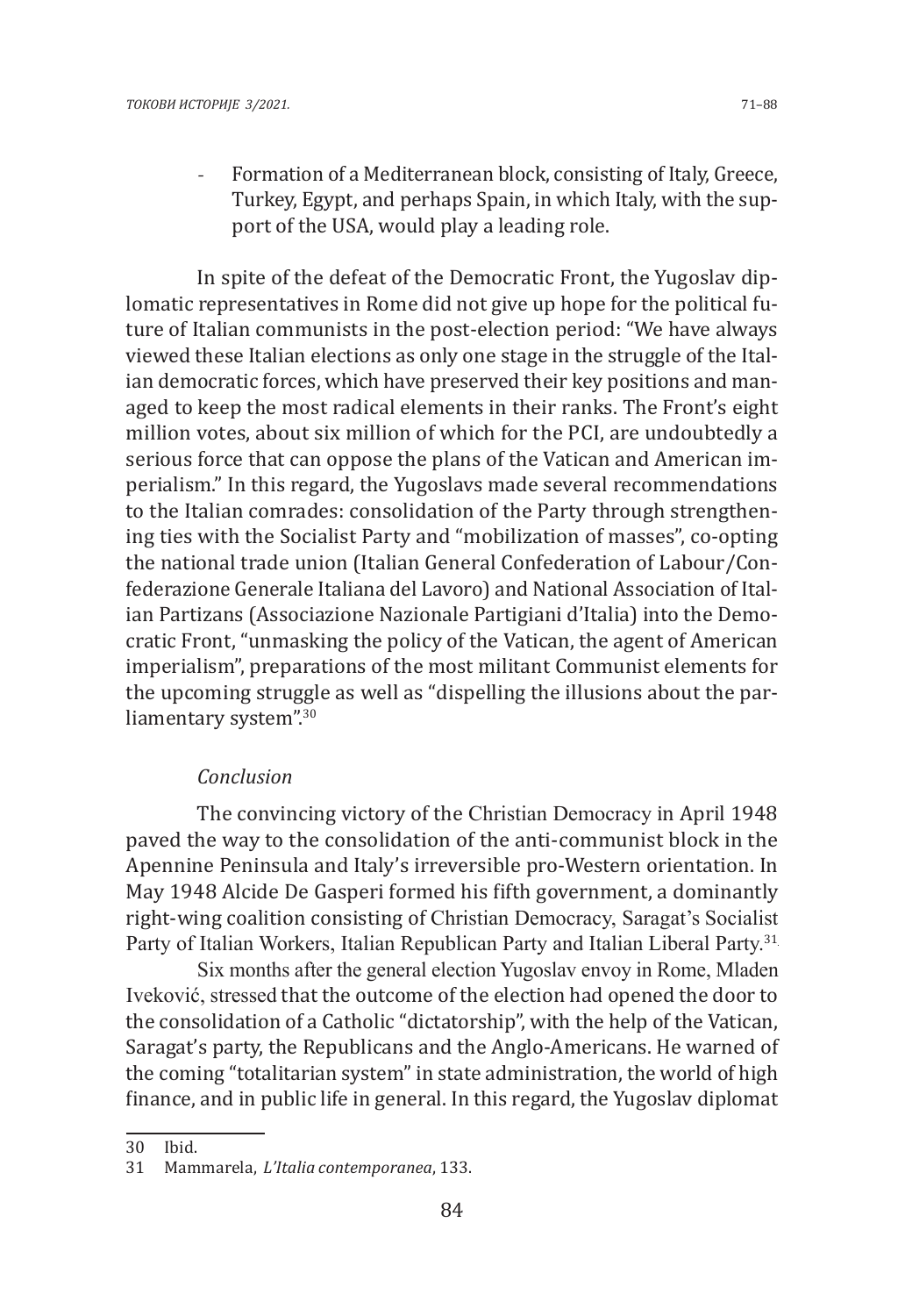emphasized that the representatives of the Christian Democracy had occupied the highest positions in Italian economy (industry, banks) and state institutions. Besides, he underlined the intensified meddling of the USA in Italian affairs, quoting CIA chief in Italy as saying that the American struggle against communists in Italy was not finished. In his report Iveković payed particular attention to the impact of the Vatican on Italian politics following the general election in April 1948 underscoring the activities of the Catholic Action (*Azione Cattolica*): "Catholic action, as the most powerful and best organized Catholic organization in Italy, imposes its policy and control in political, social and cultural life (...) The aim of Catholic action at this time is to stabilize the Catholic masses to fight against the forces of democracy (...) For the first time since the unification of the Italian people, the helm of the state is in the hands of people completely loyal to the Vatican and its policy."<sup>32</sup>

The report of the Yugoslav legation in Rome also focused on the Italian Left (Communists and Neni's Socialists) in the post-election period. Mladen Iveković lamented the dissolution of the Democratic Front following the election, blaming the centrists and "right-wing elements" ("who were fulfilling the wishes of agents of bourgeoisie") for the breakup of the leftist coalition. However, Iveković's report underlined that the failed assassination of Palmiro Togliatti on 14 July 1948 and the subsequent general strike boosted the Party's self-confidence and improved the reputation of the PCI and its leader. Nevertheless, the Yugoslav diplomat stressed in his analysis the gravity of the political situation in Italy after the general election in April 1948 and the strategy of the establishment aimed at containing the Communist Party: "The plan of the reactionary and fascist circles in Italy is completely clear: to isolate the Communist Party, to stop the strengthening of the democratic forces, to push them from the positions they have acquired lately and to establish their unlimited political and economic power."<sup>33</sup>

#### **Summary**

The general election in Italy in April 1948 was a watershed moment in the history of Italy after the Second World War. The convincing victory of the right-wing and centrist forces in Italy over the left-wing coalition consisting of socialists (Italian Socialist Party/Partito Socialista Ital-

<sup>32</sup> AJ, 836, 1-3-b/332, Poslanstvo FNRJ (Rim) – Ministarstvu inostranih poslova FNRJ, 8. 11. 1948.

<sup>33</sup> Ibid.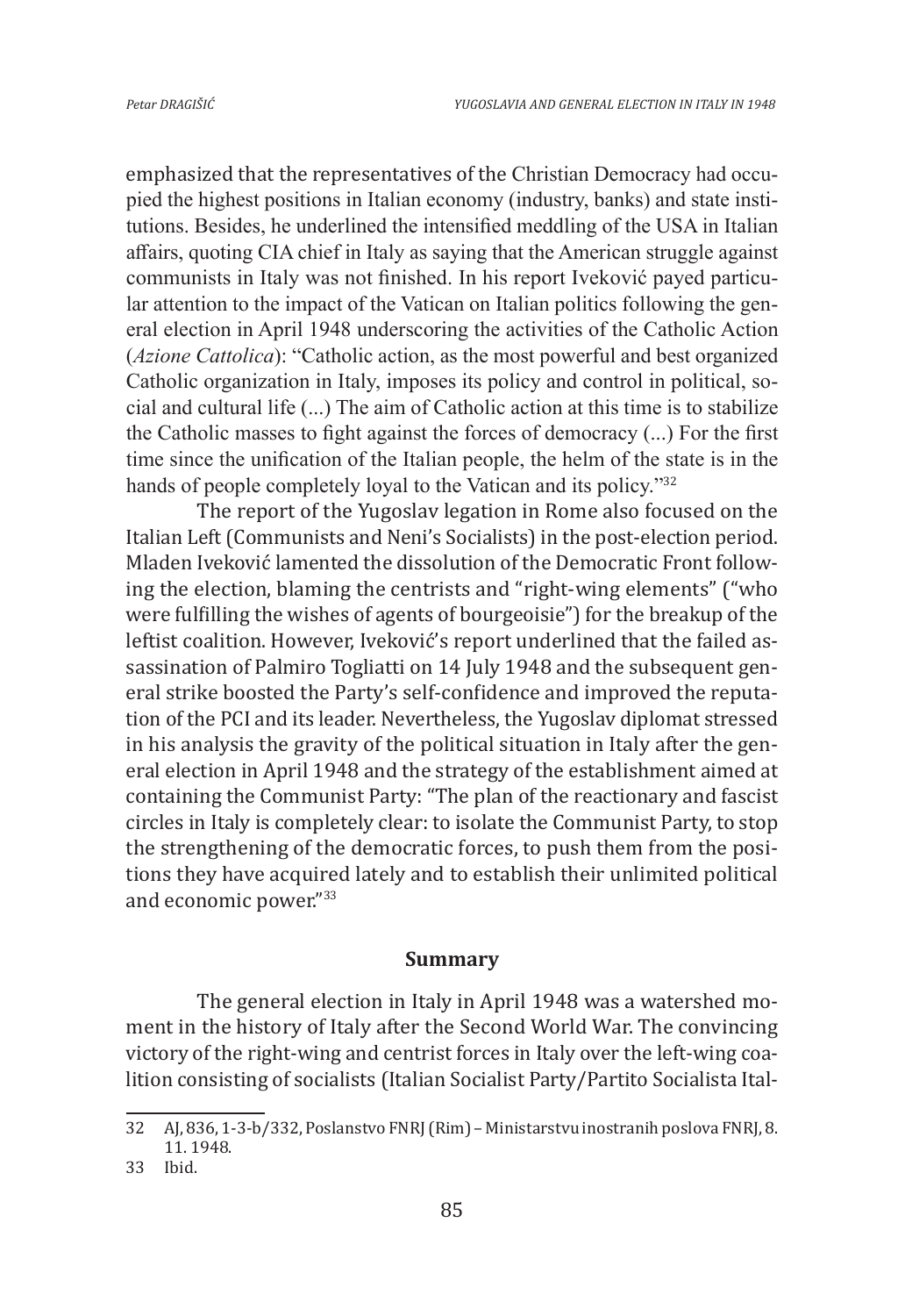iano) and communists (Italian Communist Party/Partito Communista Italiano) consolidated the anti-communist and thereby pro-Western block in the Appennine Peninsula. The containment of the Communist Party thus became one of the most distinctive features of the Italian political system during the Cold War era.

The Yugoslav diplomats in Rome were closely observing the election in Italy, focusing on the strategies of domestic (Communists, Socialists, Christian Democrats, the Vatican) as well as foreign protagonists in the Italian politics. The Yugoslav clear anti-Western orientation (prior to the Resolution of the Cominform and the Tito-Stalin split) profoundly shaped the attitude of the Yugoslav regime towards the 1948 Italian election. The reports of the Yugoslav legation in Rome expressed genuine sympathy for the Italian comrades, despite Yugoslav criticism of certain facets of the Communist strategy in the spring of 1948. On the other hand, the Yugoslavs vehemently condemned the anti-Communist policy of the Italian establishment and its domestic and international tutors. The dramatic tone in the Yugoslav documents reveals how much the Yugoslav diplomats were cognizant of the importance of the political earthquake in Italy in April 1948.

### **Sources and Literature**

- Arhiv Jugoslavije: Kabinet maršala Jugoslavije (836); Centralni komitet Saveza komunista Jugoslavije (507).
- Broz, Josip Tito. *Govori i članci*, 3. Zagreb: Naprijed, 1959.
- *Совещания Коминформа. 1947, 1948, 1949. Документы и материалы*, ред. Александр Чубарьян, Грант Адибеков, Л. Гибианский, А. Ди Бьяджо, С. Понс. Москва, 1998.
- Dimitrijević, Bojan, Dragan Bogetić. *Tršćanska kriza 1945*–*1954. Vojnopolitički aspekti.* Beograd: Institut za savremenu istoriju 2009.
- Dragišić, Petar, Saša Mišić. "I partiti comunisti italiano e jugoslavo durante il conflitto jugoslavosovietico del 1948–1949 nelle fonti diplomatiche jugoslave"*. Qualestoria* 1/2017, 89–101.
- Dragišić, Petar. "Tito's War after the War: Yugoslav Territorial Claims against Austria and Italy, 1945–1949". *The Alps-Adriatic Region. International and Transnational Perspectives on a Conflicted European Region,* eds Wolfgang Mueller, Karlo Ruzicic-Kessler, Philipp Greilinger, 31–51. Wien: New Academic Press, 2018.
- Dragišić, Petar. *Šta smo znali o Italiji. Pogledi iz Beograda na Italiju 1955– 1978.* Beograd: Institut za noviju istoriju Srbije, 2019.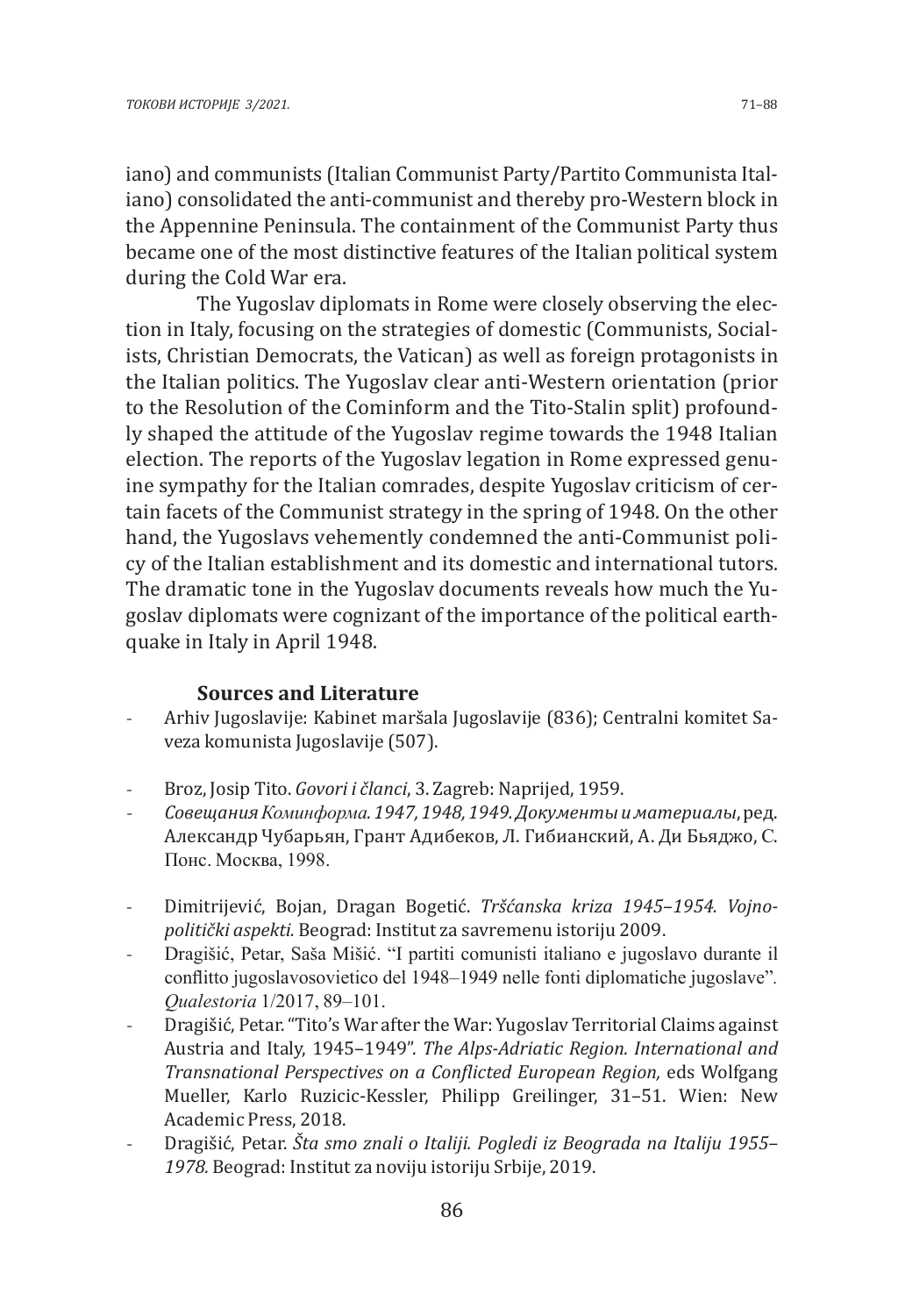- Galeazzi, Marco. *Tito e Togliati. Tra identita nazionale e internazionalismo.* Roma: Carocci, 2005.
- Ginsborg, Paul. *Storia d'Italia dal dopoguerra a oggi.* Torino: Piccola Biblioteca Einaudi Storia, 2006
- Lekić, Miodrag. *Istorija Italije. Od Kavura do Montija (1861*–*2011).* Beograd: Smart studio, 2013.
- Mammarella, Giuuseppe. *L'Italia contemporanea (1943*–*2011).* Bologna: Società editrice il Mulino, 2012.
- Mates, Leo. *Međunarodni odnosi socijalističke Jugoslavije.* Beograd: Nolit, 1976.
- Milkić, Milan. "Jugoslovensko poslanstvo u Rimu 1947–1951". *Jugoslovenska diplomatija 1945–1961,* zbornik radova, ur. Slobodan Selinić, 115–134. Beograd: Institut za noviju istoriju Srbije, 2012.
- Milkić, Miljan. *Tršćanska kriza u vojno-političkim odnosima Jugoslavije sa velikim silama 1943*–*1947.* Beograd: Institut za noviju istoriju Srbije, 2012.
- Mišić, Saša. *Pomirenje na Jadranu. Jugoslavija i Italija na putu ka Osimskim sporazumima iz 1975. godine.* Beograd: Fakultet političkih nauka, 2018.
- Novak, Bogdan C. *Trieste 1941*–*1954*. *La lotta politica, etnica e ideologica*. Mursia, 2013.
- Rolandi, Francesca. *Con ventiquattromila baci. L'influenza della cultura di massa italiana in Jugoslavia (1955*–*1965).* Bologna: Bononia University Press, 2015.
- Woller, Hans. *Geschichte Italiens im 20. Jahrhundert.* München: C. H. Beck, 2010.